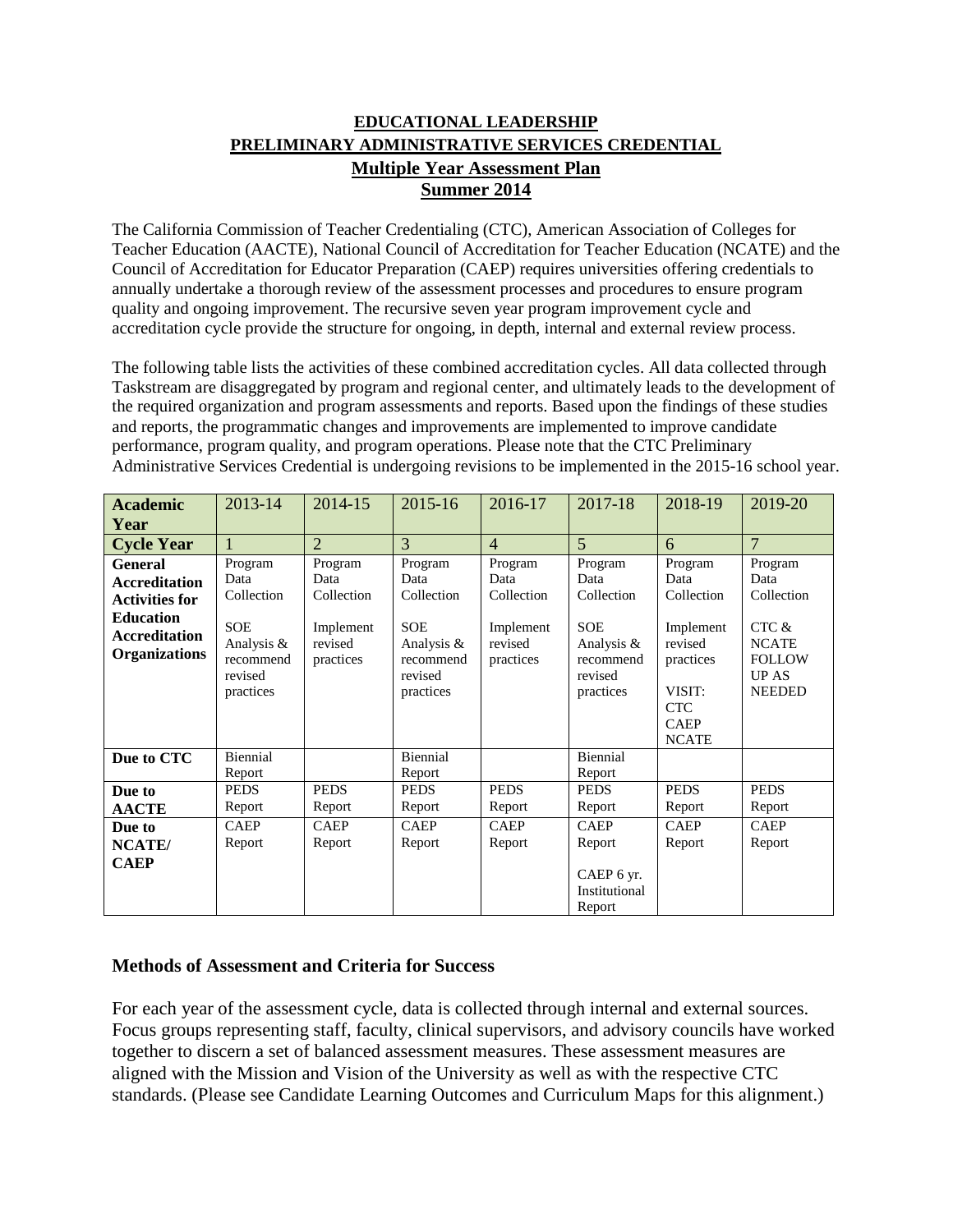Using TaskStream as the primary data storage system, the program collects ongoing data from these assessments to gauge candidates' progress throughout their course of study and ensure CTC program standards are met. Each signature assignment is evaluated using a supporting rubric. The key assessments for this program and supporting rubrics are listed below. All candidates are expected to be at the "proficient level of performance with a score of "3" or above in each rubric criteria. Following these tables, are the accompanying rubrics.

### **Direct Measures:**

| <b>Evaluation Instrument</b> | <b>Description</b>                                   | <b>CTC Standards Assessed</b> |
|------------------------------|------------------------------------------------------|-------------------------------|
| GED 603 Signature Assignment | Visionary Leadership                                 |                               |
| GED 604 Signature Assignment | <b>Instructional Leadership</b>                      | $\overline{2}$                |
| GED 606 Signature Assignment | Organizational Leadership and Resource<br>Management | 3                             |
| GED 609 Signature Assignment | Collaborative and Responsible<br>Leadership          | 4                             |
| GED 610 Signature Assignment | <b>Influential Leadership</b>                        | 5                             |
| GED 611 Signature Assignment | Ethical, Moral, and Servant Leadership               | 6                             |

## **Indirect Measures:**

| <b>Evaluation Instrument</b>  | <b>Description</b>          | <b>Use</b>                                                      |
|-------------------------------|-----------------------------|-----------------------------------------------------------------|
| Exit Survey                   | Form-based Author Responses | Feedback used for quality assurance and<br>program improvement  |
| <b>Disposition Assessment</b> | Form-based Author Responses | Monitor candidates' development of<br>professional dispositions |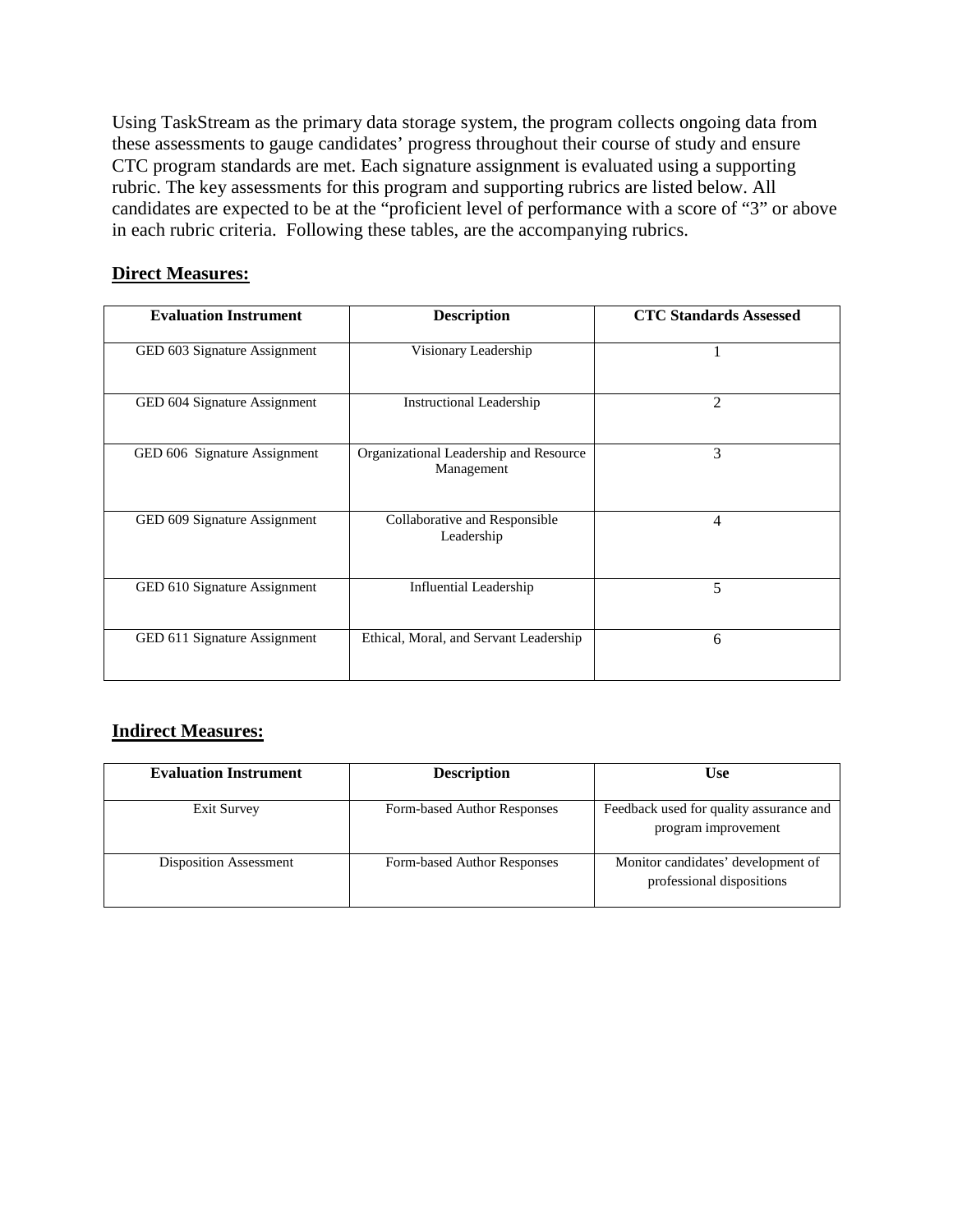## **Key Assessment Rubrics:**

|                                                                                        | <b>Far Below Standard</b>                                                                                                                                                                                                                                                                                                                         | <b>Below Standard</b>                                                                                                                                                                                                                                                                                                                                                                                                                                                                                                                                                                                                                                              | <b>Meets Standard</b>                                                                                                                                                                                                                                                                                                                                                                                                                                                                                                                                                                                                                                                                   | <b>Exceeds Standard</b>                                                                                                                                                                                                                                                                                                                                                                                                                                                                                                                                                                                                                                                                                                                                  | <b>Score/Level</b> |
|----------------------------------------------------------------------------------------|---------------------------------------------------------------------------------------------------------------------------------------------------------------------------------------------------------------------------------------------------------------------------------------------------------------------------------------------------|--------------------------------------------------------------------------------------------------------------------------------------------------------------------------------------------------------------------------------------------------------------------------------------------------------------------------------------------------------------------------------------------------------------------------------------------------------------------------------------------------------------------------------------------------------------------------------------------------------------------------------------------------------------------|-----------------------------------------------------------------------------------------------------------------------------------------------------------------------------------------------------------------------------------------------------------------------------------------------------------------------------------------------------------------------------------------------------------------------------------------------------------------------------------------------------------------------------------------------------------------------------------------------------------------------------------------------------------------------------------------|----------------------------------------------------------------------------------------------------------------------------------------------------------------------------------------------------------------------------------------------------------------------------------------------------------------------------------------------------------------------------------------------------------------------------------------------------------------------------------------------------------------------------------------------------------------------------------------------------------------------------------------------------------------------------------------------------------------------------------------------------------|--------------------|
| <b>Quality of Information</b><br>and Meaningful<br>Development of Ideas<br>Weight: 70% | Information has little or nothing<br>to do with the main topic. The<br>mission and vision statements are<br>not present.<br>Topics are not addressed with<br>analytical thought. The plan of<br>action neither identifies nor<br>addresses barriers to<br>accomplishing the stated mission<br>and vision. The mission and<br>vision uses no data. | Information relates to the main<br>topic. The mission and vision<br>statements are not clear. There is<br>little or no reference to diversity<br>or its effect on teaching and<br>learning.<br>Some topics are addressed with<br>analytical thought. The plan of<br>action identifies and addresses<br>few barriers to accomplishing the<br>stated mission and vision. The<br>mission and vision uses at least<br>one source of data and the action<br>plan lacks specifics for<br>facilitating the development of a<br>shared vision and includes<br>cursory reference to school<br>programs, plans and activities to<br>improve achievement for all<br>students. | Information clearly relates to the<br>main topic. The mission and<br>vision statements are somewhat<br>clear and include a statement on<br>how to use diversity to improve<br>teaching and learning.<br>All topics are addressed with<br>complete, analytical thought. The<br>plan of action identifies and<br>addresses several barriers to<br>accomplishing the stated mission<br>and vision. The mission and<br>vision utilize a review of some<br>data and the action plan provides<br>a framework for facilitating the<br>development of a shared vision<br>and includes some reference to<br>school programs, plans and<br>activities to improve achievement<br>for all students. | Information clearly relates to the<br>main topic. The mission and<br>vision statements are clear and<br>include a thorough understanding<br>of how to use the influence of<br>diversity to create a culture of<br>inclusiveness and high<br>expectations.<br>All topics are addressed with<br>complete, analytical thought. The<br>plan of action identifies and<br>addresses many barriers to<br>accomplishing the stated mission<br>and vision. The mission and<br>vision are clearly based on a<br>multiple measure data review and<br>the action plan details an<br>effective strategy for facilitating<br>the development of a shared<br>vision that shapes school<br>programs, plans and activities to<br>improve achievement for all<br>students. |                    |
|                                                                                        | <b>Standards</b><br>CA- PLNU/Preliminary Administrative Credential (2011)<br>Standard: 1                                                                                                                                                                                                                                                          |                                                                                                                                                                                                                                                                                                                                                                                                                                                                                                                                                                                                                                                                    |                                                                                                                                                                                                                                                                                                                                                                                                                                                                                                                                                                                                                                                                                         |                                                                                                                                                                                                                                                                                                                                                                                                                                                                                                                                                                                                                                                                                                                                                          |                    |
| References<br>Weight: 10%                                                              | No references or incorrect<br>references.                                                                                                                                                                                                                                                                                                         | Few references or some incorrect<br>references.                                                                                                                                                                                                                                                                                                                                                                                                                                                                                                                                                                                                                    | A minimum of 3 different<br>research sources ( <i>i.e.</i> educational<br>publications, websites and<br>periodicals).                                                                                                                                                                                                                                                                                                                                                                                                                                                                                                                                                                   | List of 4 or more scholarly<br>research references.                                                                                                                                                                                                                                                                                                                                                                                                                                                                                                                                                                                                                                                                                                      |                    |
| Organization<br>Weight: 10%                                                            | Not clearly organized or easy to<br>follow.                                                                                                                                                                                                                                                                                                       | Somewhat organized and logical,<br>but not easy to follow.                                                                                                                                                                                                                                                                                                                                                                                                                                                                                                                                                                                                         | Organized, somewhat logical and<br>easy to follow.                                                                                                                                                                                                                                                                                                                                                                                                                                                                                                                                                                                                                                      | Well organized, logical and easy<br>to follow.                                                                                                                                                                                                                                                                                                                                                                                                                                                                                                                                                                                                                                                                                                           |                    |
| Mechanics: spelling,<br>vocabulary, word<br>usage, and grammar                         | Multiple spelling, punctuation,<br>grammatical and/or stylistic<br>errors.                                                                                                                                                                                                                                                                        | A few spelling, punctuation,<br>grammatical and/or format errors<br>that do not interfere with clarity.                                                                                                                                                                                                                                                                                                                                                                                                                                                                                                                                                            | Minimal spelling, punctuation,<br>grammatical and/or stylistic<br>errors.                                                                                                                                                                                                                                                                                                                                                                                                                                                                                                                                                                                                               | Thorough proofreading. Accurate<br>spelling, punctuation, grammar,<br>voice and syntax.                                                                                                                                                                                                                                                                                                                                                                                                                                                                                                                                                                                                                                                                  |                    |

#### **GED 603 Signature Assignment (Rev. 6.28.12)**

created **5** taskstream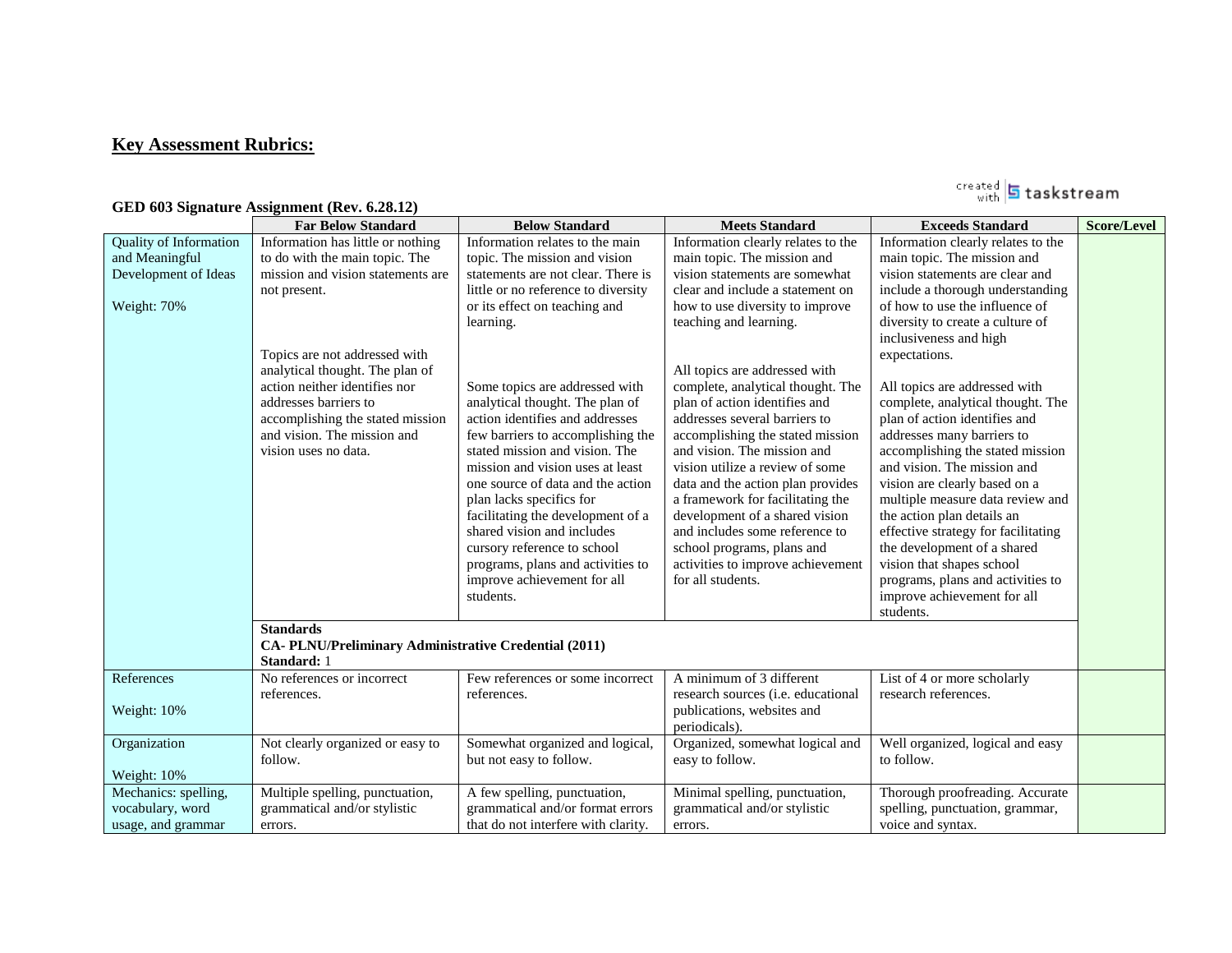|                                           | <b>Far Below Standard</b>                                                 | <b>Below Standard</b>                       | <b>Meets Standard</b>                                | <b>Exceeds Standard</b>                                                                | Score/Level |
|-------------------------------------------|---------------------------------------------------------------------------|---------------------------------------------|------------------------------------------------------|----------------------------------------------------------------------------------------|-------------|
| APA Format is<br>required.<br>Weight: 10% | Apparent confusion with the use<br>of correct language and<br>vocabulary. | Simplistic and/or unclear<br>language used. | Effective language used with<br>academic vocabulary. | Rich and precise language,<br>including the appropriate<br>language of the discipline. |             |
|                                           | APA format is not used.                                                   | APA format is used but many<br>errors.      | Some errors in APA format                            |                                                                                        |             |
|                                           |                                                                           |                                             | usage.                                               | APA format used correctly.                                                             |             |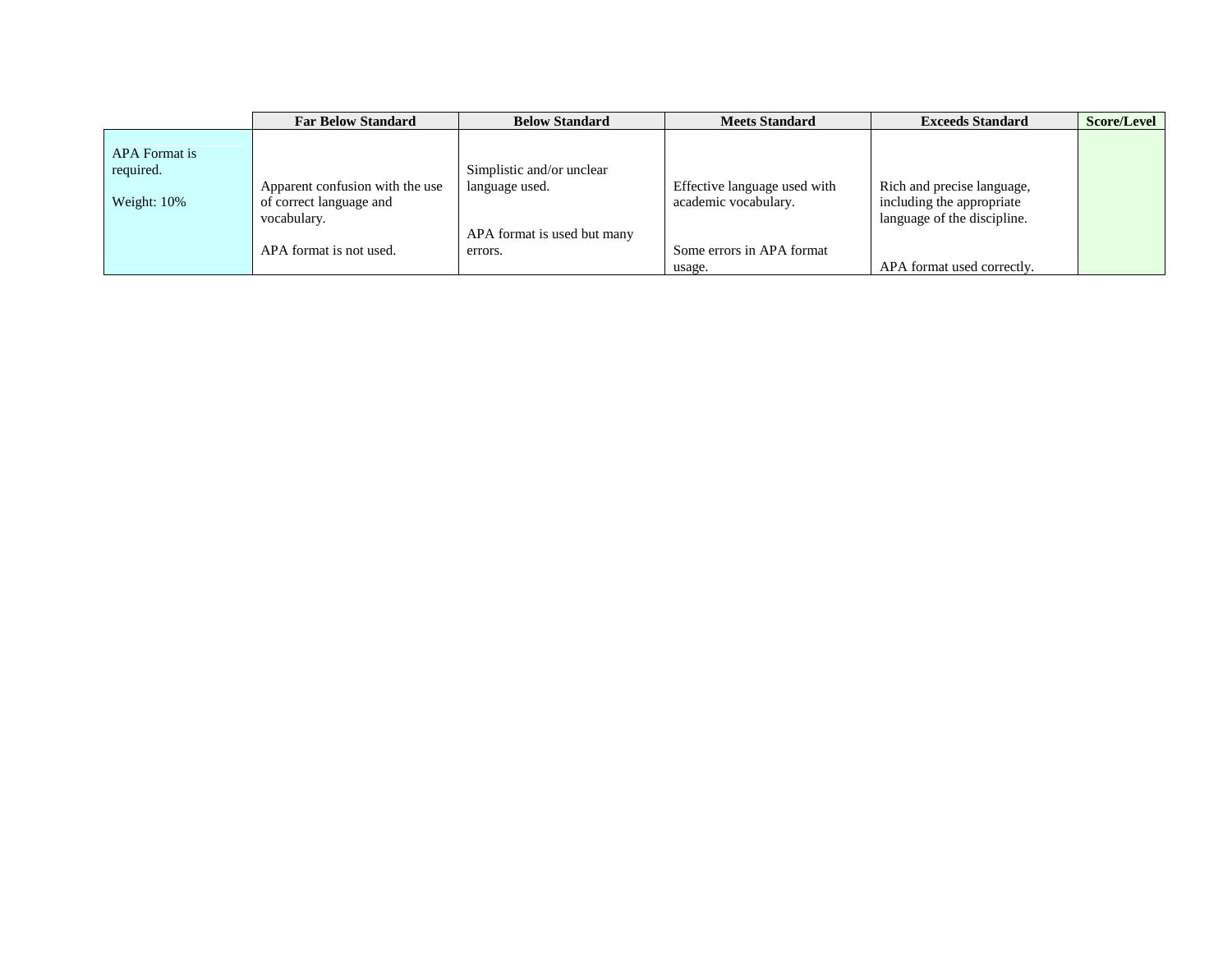#### **GED 604 Signature Assignment (Rev. 6.28.12)**

|                                                                                 | <b>Far Below Standard</b>                                                                                                                                                            | <b>Below Standard</b>                                                                                                                                                                                                  | <b>Meets Standard</b>                                                                                                                                                                                           | <b>Exceeds Standard</b>                                                                                                                                                                                        | <b>Score/Level</b> |
|---------------------------------------------------------------------------------|--------------------------------------------------------------------------------------------------------------------------------------------------------------------------------------|------------------------------------------------------------------------------------------------------------------------------------------------------------------------------------------------------------------------|-----------------------------------------------------------------------------------------------------------------------------------------------------------------------------------------------------------------|----------------------------------------------------------------------------------------------------------------------------------------------------------------------------------------------------------------|--------------------|
| Quality of Information and<br>Meaningful Development of<br>Ideas<br>Weight: 70% | Appropriate next steps are not<br>recommended and little or no<br>attention is given to<br>differentiation or high<br>expectations for all students.<br>Appropriate strengths and/or | Suggested next steps are not<br>aligned with identified needs<br>and/or next steps do not impact<br>differentiation and do not<br>clearly demonstrate high<br>expectations for all students.<br>The summary identifies | Suggested next steps are<br>aligned with identified needs<br>and next steps are appropriate<br>to meet the needs of all<br>students through differentiation<br>and high expectations.<br>The summary identifies | Suggested next steps are<br>aligned with identified needs<br>and well-articulated to meet<br>high expectations through the<br>differentiation of instruction for<br>all students.<br>The content standards are |                    |
|                                                                                 | needs are not identified in the<br>summary and do not address<br>content standards.                                                                                                  | strengths and needs, but is not<br>supported by research or by<br>content standards.                                                                                                                                   | strengths and needs based on<br>research-based best practices in<br>alignment with content<br>standards.                                                                                                        | clearly articulated. The<br>summary identifies multiple<br>strengths and needs based on<br>research-based best practices.                                                                                      |                    |
|                                                                                 | <b>Standards</b><br>CA-PLNU/Preliminary Administrative Credential (2011)<br><b>Standard: 2</b>                                                                                       |                                                                                                                                                                                                                        |                                                                                                                                                                                                                 |                                                                                                                                                                                                                |                    |
| References<br>Weight: 10%                                                       | No references or incorrect<br>references.                                                                                                                                            | Few references or some<br>incorrect references.                                                                                                                                                                        | List a minimum of 3 different<br>research sources (i.e.<br>educational publications,<br>websites, and periodicals).                                                                                             | List 4 or more scholarly<br>research references.                                                                                                                                                               |                    |

created **5** taskstream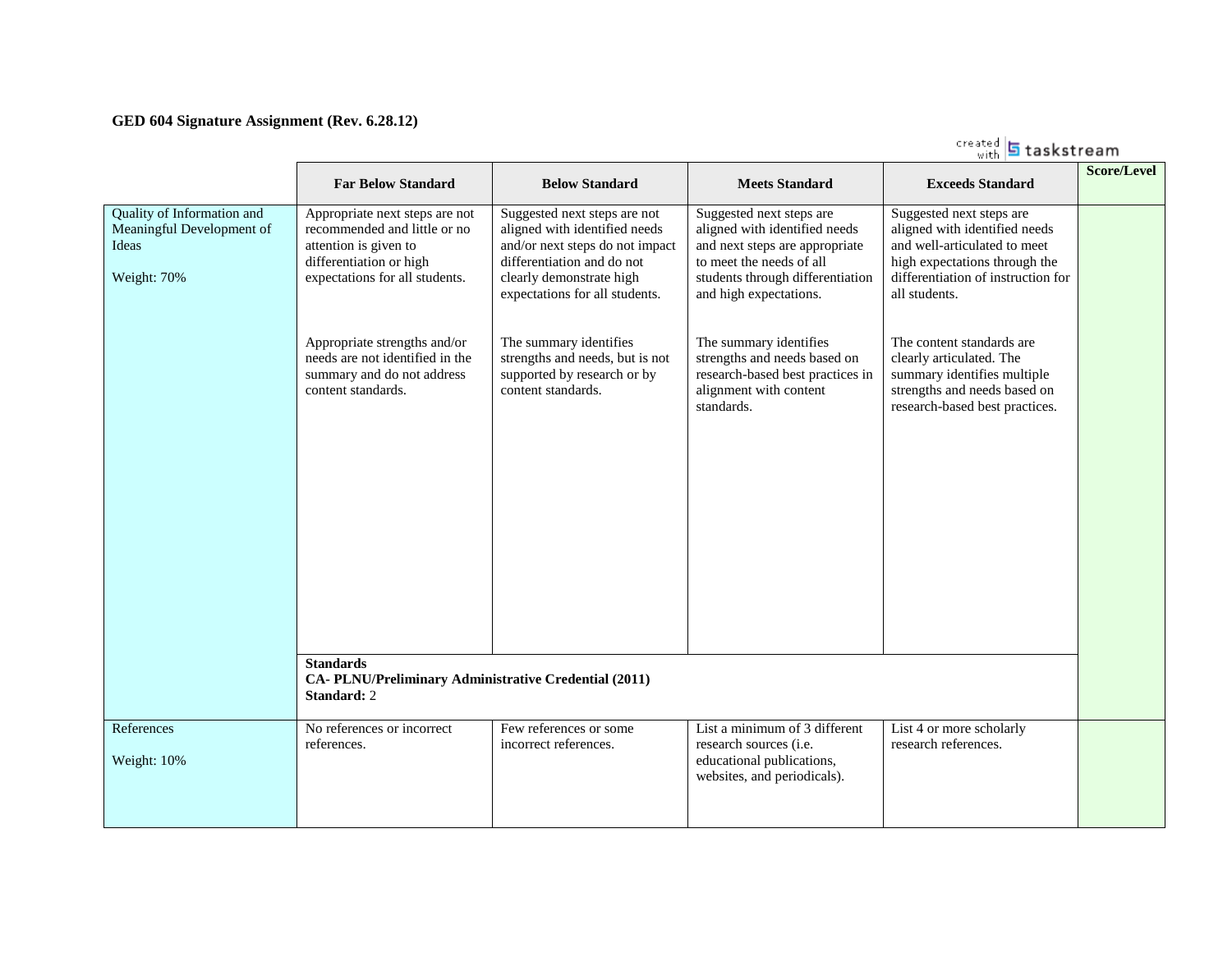|                             | <b>Far Below Standard</b>       | <b>Below Standard</b>             | <b>Meets Standard</b>          | <b>Exceeds Standard</b>         | Score/Level |
|-----------------------------|---------------------------------|-----------------------------------|--------------------------------|---------------------------------|-------------|
| Organization                | Not clearly organized or easy   | Somewhat organized and            | Organized, somewhat logical    | Well organized, logical and     |             |
|                             | to follow.                      | logical, but not easy to follow.  | and easy to follow.            | easy to follow.                 |             |
| Weight: 10%                 |                                 |                                   |                                |                                 |             |
| Mechanics: spelling,        | Multiple spelling, punctuation, | A few spelling, punctuation,      | Minimal spelling, punctuation, | Thorough proofreading.          |             |
| vocabulary, word usage, and | grammatical and/or stylistic    | grammatical and/or format         | grammatical and/or stylistic   | Accurate spelling, punctuation, |             |
| grammar                     | errors.                         | errors that do not interfere with | errors.                        | grammar, voice and syntax.      |             |
|                             |                                 | clarity.                          |                                |                                 |             |
| APA format is required.     |                                 |                                   |                                |                                 |             |
|                             | Apparent confusion with the     | Simplistic and/or unclear         | Effective language with        | Rich and precise language       |             |
| Weight: 10%                 | use of correct language and     | language used.                    | academic vocabulary.           | Including the appropriate       |             |
|                             | vocabulary.                     |                                   |                                | language of the discipline.     |             |
|                             |                                 |                                   | Some errors in APA format      |                                 |             |
|                             | APA format is not used.         | APA format is used but many       | usage.                         | APA format used accurately.     |             |
|                             |                                 | errors.                           |                                |                                 |             |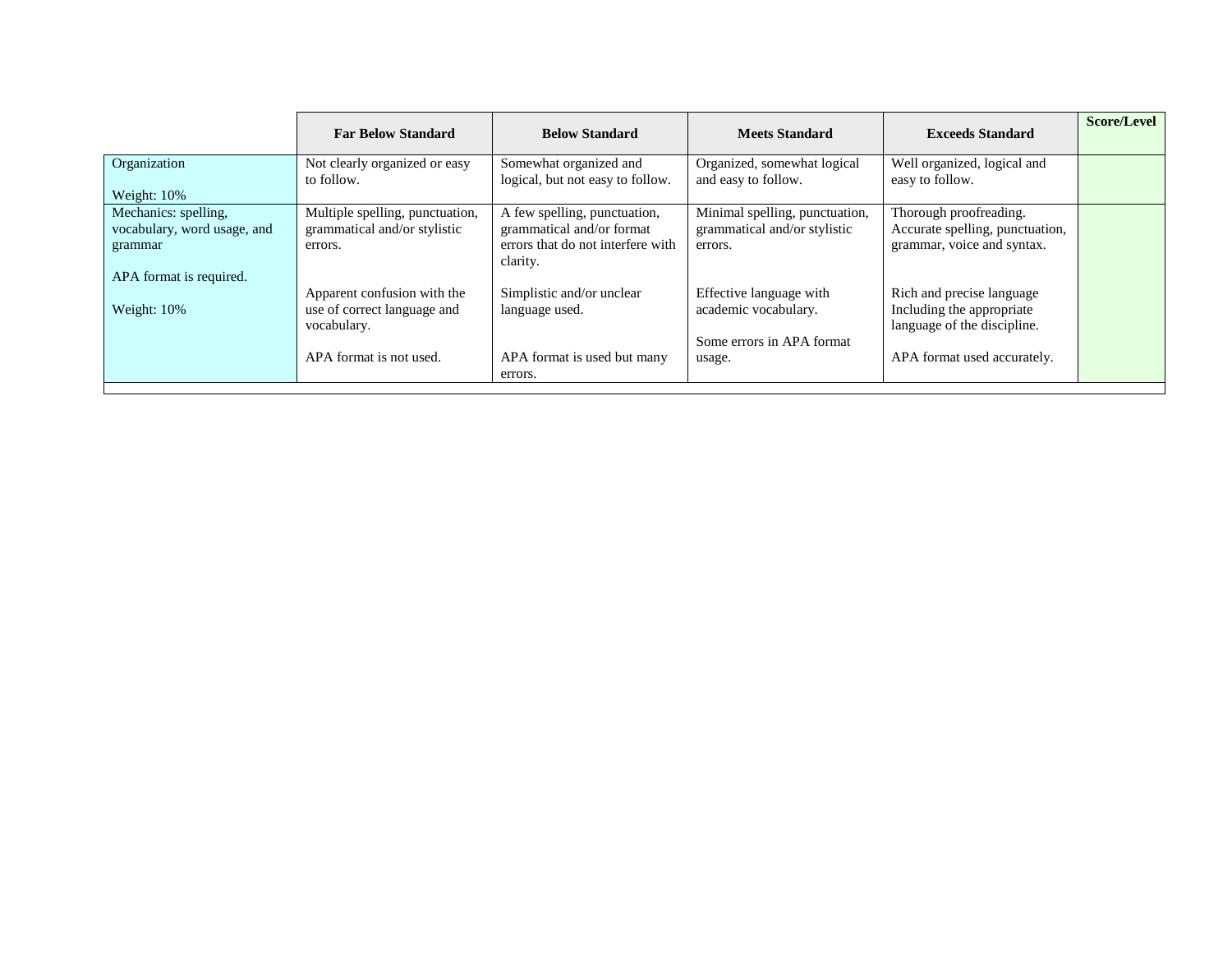#### **GED 606 Signature Assignment (Rev. 6.28.12)**

|                               |                                     |                                                                   |                                      | taskstream                                                              |                    |
|-------------------------------|-------------------------------------|-------------------------------------------------------------------|--------------------------------------|-------------------------------------------------------------------------|--------------------|
|                               | <b>Far Below Standard</b>           | <b>Below Standard</b>                                             | <b>Meets Standard</b>                | <b>Exceeds Standard</b>                                                 | <b>Score/Level</b> |
| <b>Quality of Information</b> | Instructional goals are not         | Instructional goals are identified                                | Instructional goals identify targets | Instructional goals set targets for                                     |                    |
| and Meaningful                | identified with targets and may or  | with vague targets and may or                                     | for needs and are supplemental.      | specific needs and are                                                  |                    |
| Development of Ideas          | may not be supplemental. Specific   | may not be supplemental. Specific                                 | Specific areas of weakness and       | supplemental.                                                           |                    |
|                               | areas of weakness and needs are     | areas of weakness and needs are                                   | needs are identified and linked to   | Specific areas of weakness and                                          |                    |
| Weight: 70%                   | not linked to goals.                | minimally linked to instructional<br>goals.                       | instructional goals.                 | needs are clearly identified and<br>linked to instructional goals.      |                    |
|                               | Materials, technology and/or        |                                                                   | Material, technology and/or          |                                                                         |                    |
|                               | specific services to be offered are | Material, technology, and/or                                      | specific services to be offered are  | Materials, technology and/or                                            |                    |
|                               | not linked to research-based        | specific services to be offered are                               | mostly linked to research-based      | specific services to be offered are                                     |                    |
|                               | strategies.                         | minimally linked to research-<br>based strategies.                | strategies.                          | linked to research-based<br>strategies.                                 |                    |
|                               |                                     |                                                                   | Steps are outlined as to the         |                                                                         |                    |
|                               | No steps are outlined as to the     |                                                                   | process to involve others in all     |                                                                         |                    |
|                               | process to involve others in all    | Limited suggestions are outlined                                  | phases of preparing for the          | Specific steps are outlined as to                                       |                    |
|                               | phases of preparing for the         | as to the process to involve others                               | intervention.                        | the process to involve others in all                                    |                    |
|                               | intervention.                       | in all phases of preparing for the                                |                                      | phases of preparing for the                                             |                    |
|                               |                                     | intervention.                                                     | A completed balanced budget          | intervention.                                                           |                    |
|                               | A budget is without justification.  |                                                                   | with written justification. The      |                                                                         |                    |
|                               | The funding is not aligned with     | A budget with limited                                             | funding is aligned with student      |                                                                         |                    |
|                               | student achievement data and        | justification. The funding is<br>aligned with student achievement | achievement data and                 | A completed balanced budget                                             |                    |
|                               | instructional priorities.           | data and instructional priorities.                                | instructional priorities.            | with full written justification. The<br>funding is clearly aligned with |                    |
|                               |                                     |                                                                   |                                      | student achievement data and                                            |                    |
|                               | No description of the process used  |                                                                   | A description of the process used    | instructional priorities.                                               |                    |
|                               | to collaborate with stakeholders.   | A limited description of the                                      | to collaborate with stakeholders     |                                                                         |                    |
|                               | Does not reflect an understanding   | process used to collaborate with                                  | reflects an understanding of         | A thorough, detailed description                                        |                    |
|                               | of systems management and           | stakeholders. Reflects an                                         | systems management and               | of the process used to collaborate                                      |                    |
|                               | organizational development.         | understanding of systems                                          | organizational development.          | with stakeholders reflects an                                           |                    |
|                               |                                     | management and organizational                                     |                                      | understanding of systems                                                |                    |
|                               | Dollar allocations and written      | development.                                                      | Dollar allocations and written       | management and organizational                                           |                    |
|                               | justifications do not draw          |                                                                   | justifications draw connections      | development.                                                            |                    |
|                               | connections among student           | Dollar allocations and written                                    | among student achievement data,      |                                                                         |                    |
|                               | achievement data, instructional     | justifications minimally draw                                     | instructional priorities, dollar     | Dollar allocations and written                                          |                    |
|                               | priorities, dollar allocations, and | connections among student                                         | allocations, and                     | justifications draw clear                                               |                    |
|                               | regulations/guidelines for Title I. | achievement data, instructional                                   | regulations/guidelines for Title I.  | connections among student                                               |                    |
|                               |                                     | priorities, dollar allocations, and                               |                                      | achievement data, instructional                                         |                    |
|                               | The budget spreadsheet is not       | regulations/guidelines for Title I.                               | The budget spreadsheet is mostly     | priorities, dollar allocations, and                                     |                    |
|                               | complete and is not supported by    |                                                                   | complete and partially supported     | regulations/guidelines for Title I.                                     |                    |
|                               | salary, benefits, etc. for the      | The budget spreadsheet is                                         | by salary, benefits, etc. for the    |                                                                         |                    |
|                               | district.                           | incomplete and minimally                                          | district.                            | The budget spreadsheet is                                               |                    |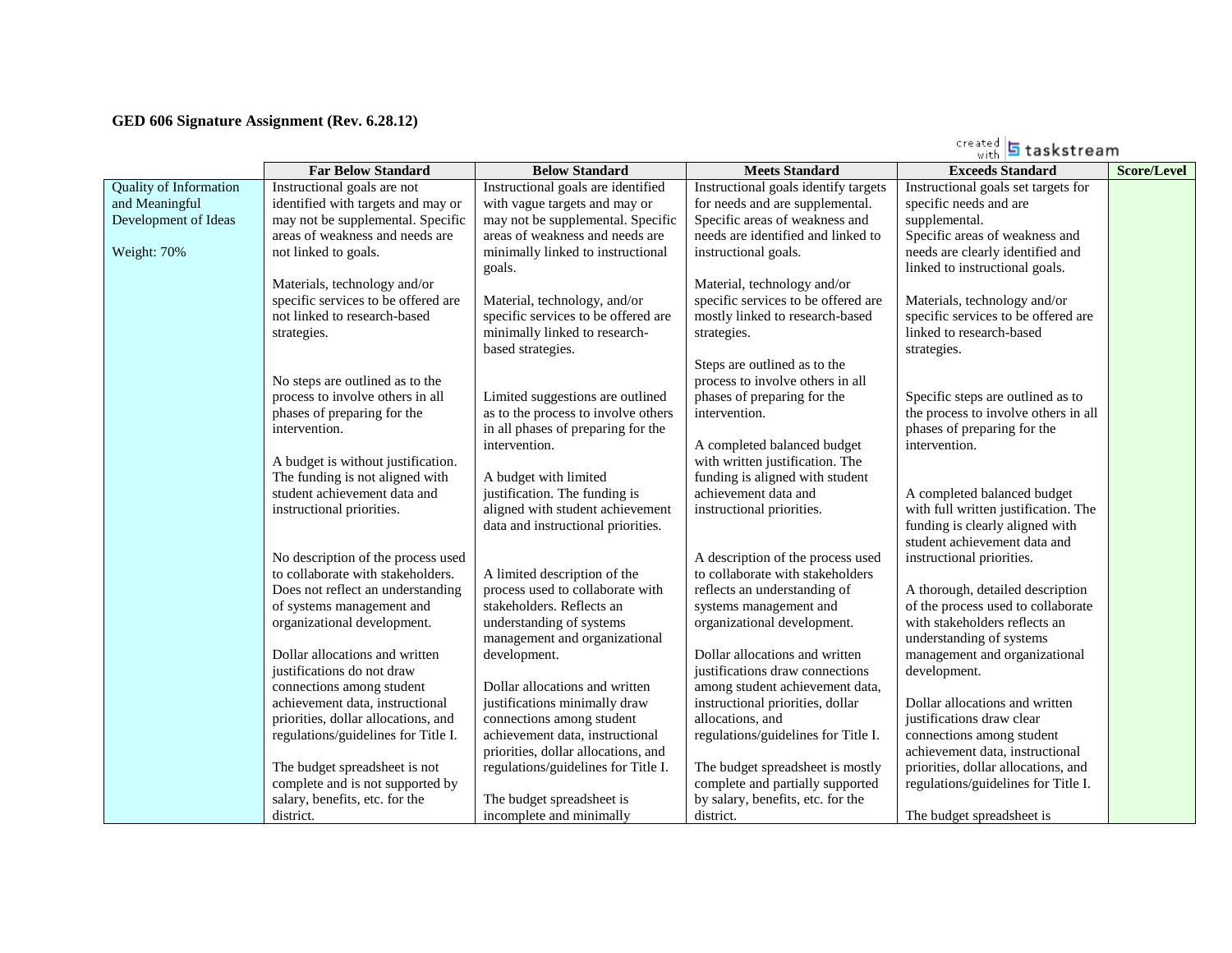|                                                                | <b>Far Below Standard</b>                                                                       | <b>Below Standard</b>                                                                                   | <b>Meets Standard</b>                                                                      | <b>Exceeds Standard</b>                                                                 | <b>Score/Level</b> |
|----------------------------------------------------------------|-------------------------------------------------------------------------------------------------|---------------------------------------------------------------------------------------------------------|--------------------------------------------------------------------------------------------|-----------------------------------------------------------------------------------------|--------------------|
|                                                                |                                                                                                 | supported by salary, benefits, etc.<br>for the district.                                                |                                                                                            | complete and supported by salary,<br>benefits, etc. for the district.                   |                    |
|                                                                | <b>Standards</b><br><b>CA- PLNU/Preliminary Administrative Credential (2011)</b><br>Standard: 3 |                                                                                                         |                                                                                            |                                                                                         |                    |
| References                                                     | No references or incorrect                                                                      | Few references or some incorrect                                                                        | List a minimum of 3 different                                                              | List 4 or more scholarly research                                                       |                    |
| Weight: 10%                                                    | references.                                                                                     | references.                                                                                             | research sources ( <i>i.e.</i> educational<br>publications, websites, and<br>periodicals). | references.                                                                             |                    |
| Organization<br>Weight: 10%                                    | Not clearly organized or easy to<br>follow.                                                     | Somewhat organized and logical,<br>but not easy to follow.                                              | Organized, somewhat logical and<br>easy to follow.                                         | Well organized, logical and easy<br>to follow.                                          |                    |
| Mechanics: spelling,<br>vocabulary, word usage,<br>and grammar | Multiple spelling, punctuation,<br>grammatical and/or stylistic<br>errors.                      | A few spelling, punctuation,<br>grammatical and/or format errors<br>that do not interfere with clarity. | Minimal spelling, punctuation,<br>grammatical and/or stylistic<br>errors.                  | Thorough proofreading. Accurate<br>spelling, punctuation, grammar,<br>voice and syntax. |                    |
| APA format is required.<br>Weight: 10%                         | Apparent confusion with the use<br>of correct language and<br>vocabulary.                       | Simplistic and/or unclear<br>language used.<br>APA format is used but many                              | Effective language with academic<br>vocabulary.<br>Some errors in APA format usage.        | Rich and precise language<br>Including the appropriate.<br>language of the discipline.  |                    |
|                                                                | APA format is not used.                                                                         | errors.                                                                                                 |                                                                                            | APA format used accurately.                                                             |                    |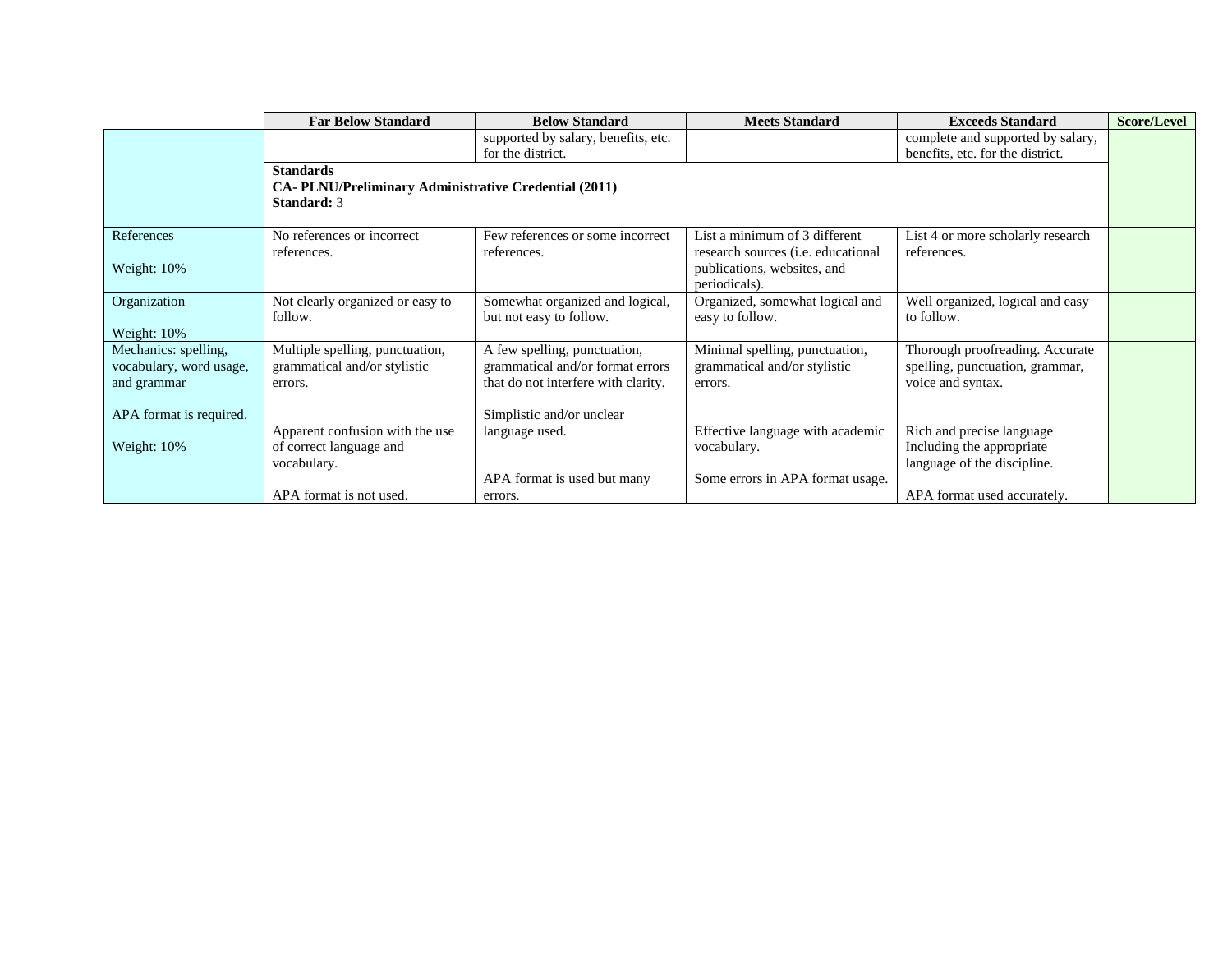#### **GED 609 Signature Assignment (Rev. 6.28.12)**

|                                                                                        |                                                                                                                                                                                                                                                                                                                                                                                                                                                                                                     |                                                                                                                                                                                                                                                                                                                                                                                                                                         |                                                                                                                                                                                                                                                                                                                                                                                                                                          | created 5 taskstream                                                                                                                                                                                                                                                                                                                                                                                                                                                                                                                                                                                                                                                                                          |                    |
|----------------------------------------------------------------------------------------|-----------------------------------------------------------------------------------------------------------------------------------------------------------------------------------------------------------------------------------------------------------------------------------------------------------------------------------------------------------------------------------------------------------------------------------------------------------------------------------------------------|-----------------------------------------------------------------------------------------------------------------------------------------------------------------------------------------------------------------------------------------------------------------------------------------------------------------------------------------------------------------------------------------------------------------------------------------|------------------------------------------------------------------------------------------------------------------------------------------------------------------------------------------------------------------------------------------------------------------------------------------------------------------------------------------------------------------------------------------------------------------------------------------|---------------------------------------------------------------------------------------------------------------------------------------------------------------------------------------------------------------------------------------------------------------------------------------------------------------------------------------------------------------------------------------------------------------------------------------------------------------------------------------------------------------------------------------------------------------------------------------------------------------------------------------------------------------------------------------------------------------|--------------------|
|                                                                                        | <b>Far Below Standard</b>                                                                                                                                                                                                                                                                                                                                                                                                                                                                           | <b>Below Standard</b>                                                                                                                                                                                                                                                                                                                                                                                                                   | <b>Meets Standard</b>                                                                                                                                                                                                                                                                                                                                                                                                                    | <b>Exceeds Standard</b>                                                                                                                                                                                                                                                                                                                                                                                                                                                                                                                                                                                                                                                                                       | <b>Score/Level</b> |
| <b>Quality of Information</b><br>and Meaningful<br>Development of Ideas<br>Weight: 70% | There is no clear purpose of the<br>paper. Little attempt to write to<br>the assignment. No references to<br>school or district resources.<br>Paper reflects no connections to<br>the school data or barriers to<br>parent involvement. Paper lacks<br>demonstrated impact on the level<br>of parental involvement at the<br>school site.<br>Action plan is unclear or has not<br>been developed.<br><b>Standards</b><br>CA-PLNU/Preliminary Administrative Credential (2011)<br><b>Standard: 4</b> | Some of the criteria of the<br>assignment regarding parent<br>involvement have been<br>examined. Some references to the<br>school and district resources are<br>present.<br>Paper draws limited connections<br>to the school data; makes brief<br>reference to the impact of barriers<br>on parental involvement at the<br>school site; offers minimal<br>suggestions for improving<br>parental involvement.<br>Action plan is unclear. | All criteria of the assignment<br>have been examined and clearly<br>identified. School and district<br>resources for parent involvement<br>are referenced in the paper.<br>All criteria from the assignment<br>are clearly identifiable.<br>Connections between school data<br>and barriers are clearly defined.<br>Action plan contains a timeline<br>with several strategies and<br>suggestions for improving<br>parental involvement. | The assignment is extensively<br>researched and represents a<br>scholarly examination of the best<br>practices on parent involvement.<br>Clearly presents the current status<br>of parent involvement. Identifies<br>goals for improvement. School<br>and district resources are key<br>primary references.<br>The paper draws clear and<br>concrete connections between the<br>school data and identified<br>barriers to parent involvement<br>and its impact on the school site.<br>Detailed action plan is well-<br>articulated, complete with goals,<br>strategies, timeline, and person(s)<br>responsible for implementation,<br>as well as a method for<br>evaluating the effectiveness of<br>the plan. |                    |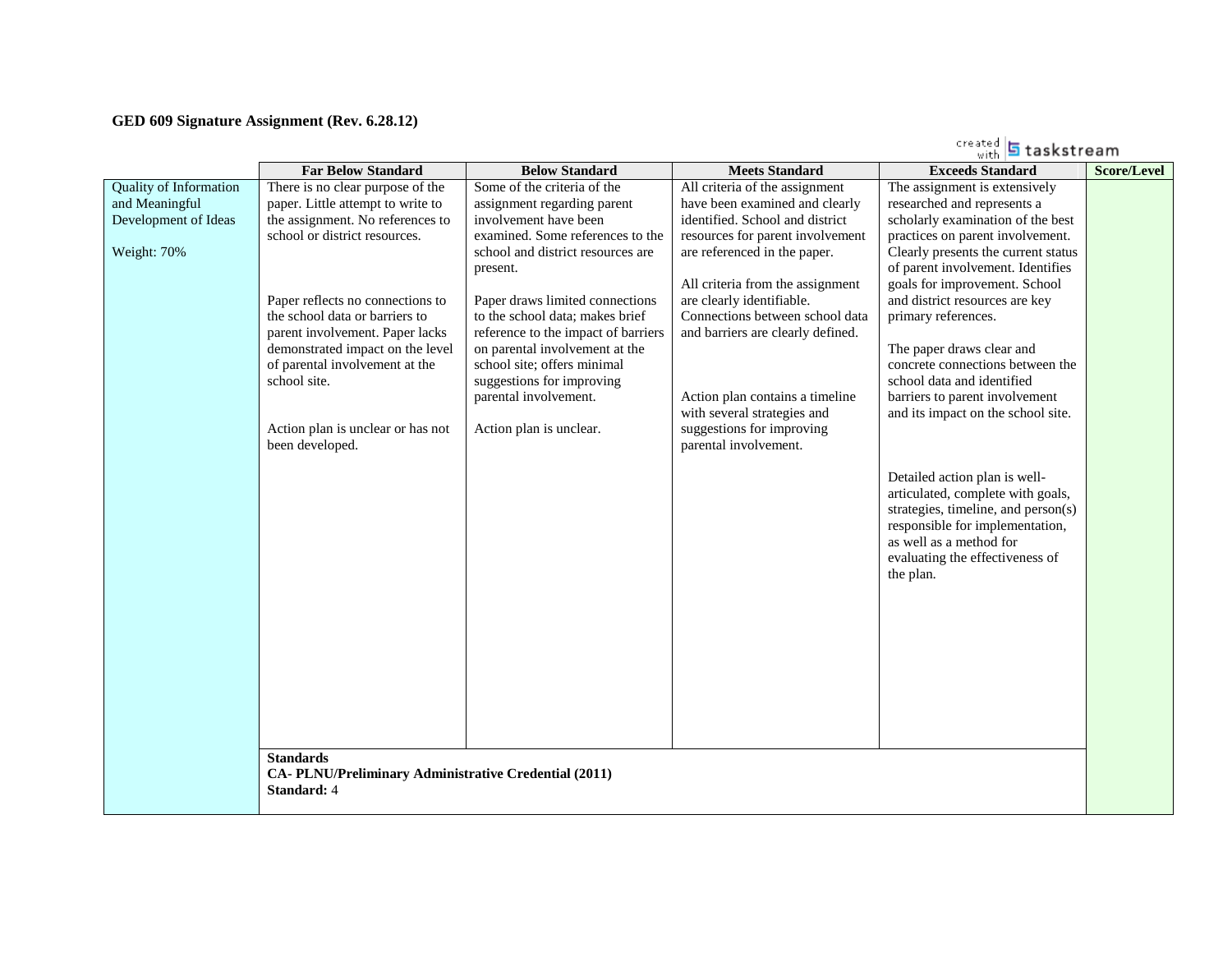|                                                                | <b>Far Below Standard</b>                                                  | <b>Below Standard</b>                                                                                   | <b>Meets Standard</b>                                                                      | <b>Exceeds Standard</b>                                                                 | Score/Level |
|----------------------------------------------------------------|----------------------------------------------------------------------------|---------------------------------------------------------------------------------------------------------|--------------------------------------------------------------------------------------------|-----------------------------------------------------------------------------------------|-------------|
| References                                                     | No references or incorrect                                                 | Few references or some incorrect                                                                        | List a minimum of 3 different                                                              | List 4 or more scholarly research                                                       |             |
| Weight: 10%                                                    | references.                                                                | references.                                                                                             | research sources ( <i>i.e.</i> educational<br>publications, websites, and<br>periodicals). | references.                                                                             |             |
| Organization<br>Weight: 10%                                    | Not clearly organized or easy to<br>follow.                                | Somewhat organized and logical,<br>but not easy to follow.                                              | Organized, somewhat logical and<br>easy to follow.                                         | Well organized, logical and easy<br>to follow.                                          |             |
| Mechanics: spelling,<br>vocabulary, word usage,<br>and grammar | Multiple spelling, punctuation,<br>grammatical and/or stylistic<br>errors. | A few spelling, punctuation,<br>grammatical and/or format errors<br>that do not interfere with clarity. | Minimal spelling, punctuation,<br>grammatical and/or stylistic<br>errors.                  | Thorough proofreading. Accurate<br>spelling, punctuation, grammar,<br>voice and syntax. |             |
| APA format is required.<br>Weight: 10%                         | Apparent confusion with the use<br>of correct language and<br>vocabulary.  | Simplistic and/or unclear<br>language used.                                                             | Effective language with academic<br>vocabulary.                                            | Rich and precise language<br>Including the appropriate<br>language of the discipline.   |             |
|                                                                | APA format is not used.                                                    | APA format is used but many<br>errors.                                                                  | Some errors in APA format<br>usage.                                                        | APA format used accurately.                                                             |             |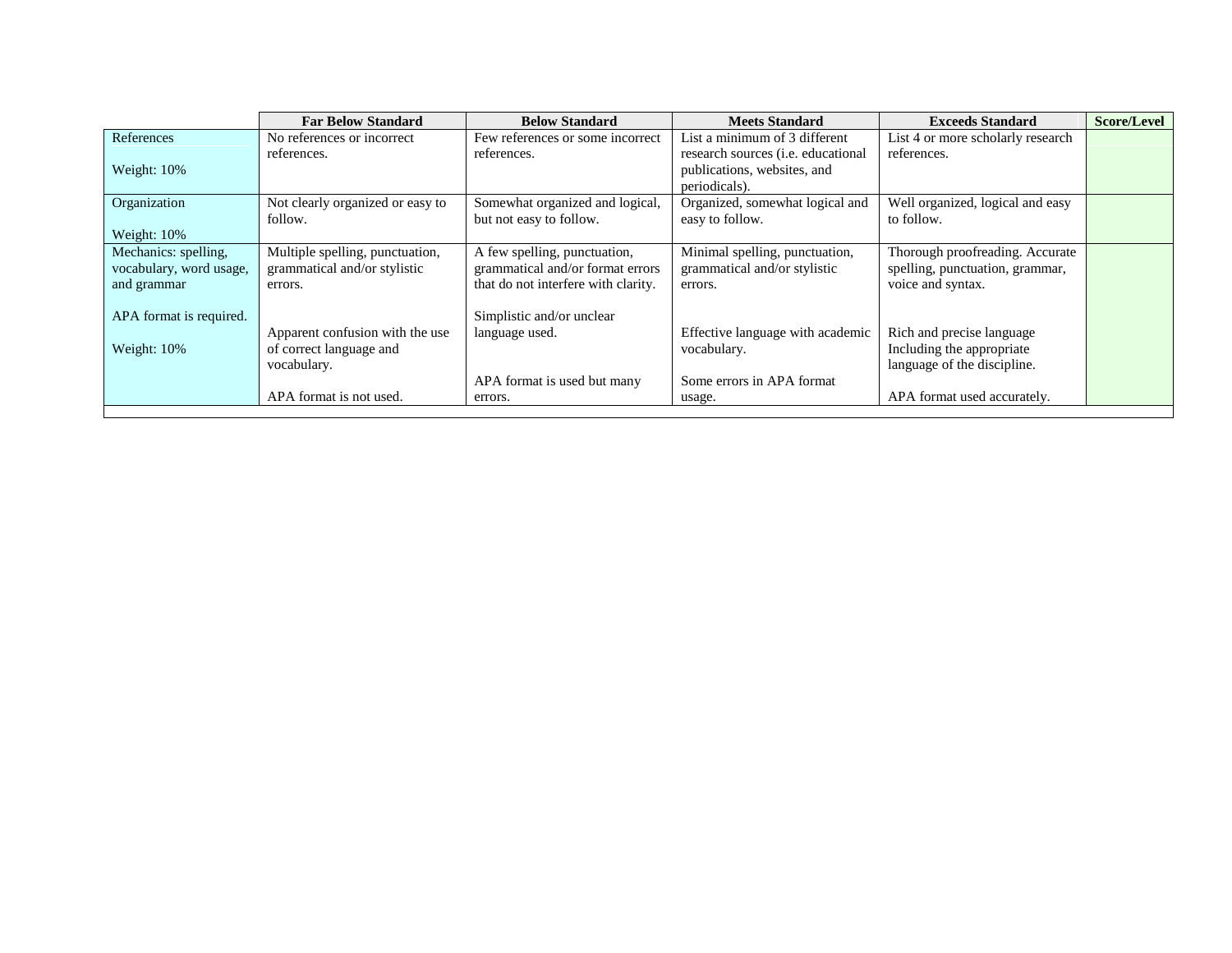#### **GED 610 Signature Assignment (Rev. 6.28.12)**

created **5** taskstream

|                                                                                 | <b>Far Below Standard</b>                                                                                                                                                                                                                                                                                                                   | <b>Below Standard</b>                                                                                                                                                                                                                                                                                                                                                             | <b>Meets Standard</b>                                                                                                                                                                                                                                                                                                                                                            | <b>Exceeds Standard</b>                                                                                                                                                                                                                                                                                                                                                                                                                                                                       | <b>Score/Level</b> |
|---------------------------------------------------------------------------------|---------------------------------------------------------------------------------------------------------------------------------------------------------------------------------------------------------------------------------------------------------------------------------------------------------------------------------------------|-----------------------------------------------------------------------------------------------------------------------------------------------------------------------------------------------------------------------------------------------------------------------------------------------------------------------------------------------------------------------------------|----------------------------------------------------------------------------------------------------------------------------------------------------------------------------------------------------------------------------------------------------------------------------------------------------------------------------------------------------------------------------------|-----------------------------------------------------------------------------------------------------------------------------------------------------------------------------------------------------------------------------------------------------------------------------------------------------------------------------------------------------------------------------------------------------------------------------------------------------------------------------------------------|--------------------|
| Quality of Information and<br>Meaningful Development of<br>Ideas<br>Weight: 70% | The Executive Summary makes a<br>minimal attempt to describe the<br>educational policy/issue. Only<br>facts are presented. The<br>superintendent who reads<br>nothing but the summary will not<br>understand the situation.<br><b>Executive Summary cites</b><br>laws/cases and district/school<br>site policy. No connections are<br>made. | The Executive Summary<br>attempts to describe the<br>educational policy/issue. A few<br>of the facts and findings are<br>presented. The superintendent<br>who reads nothing but the<br>summary will ask your<br>supervisor for a re-write of the<br>summary.<br><b>Executive Summary cites</b><br>laws/cases and district/school<br>site policy. Limited connections<br>are made. | The Executive Summary<br>addresses the educational<br>policy/issue. Many of the major<br>facts, findings, and conclusions<br>are presented. The<br>superintendent who reads<br>nothing but the summary will<br>need to request further<br>information.<br>Executive Summary draws clear<br>connections on how cited<br>laws/cases translate into<br>district/school site policy. | The Executive Summary fully<br>and accurately reflects the<br>educational policy/issue. All<br>major facts, findings,<br>conclusions and course of action<br>are presented. The<br>superintendent who reads<br>nothing but the summary will be<br>adequately informed.<br>Executive Summary draws clear<br>connections on how cited<br>laws/cases translate into<br>district/school site policy as well<br>as a detailed course of action to<br>implement the policy or address<br>the issue. |                    |
|                                                                                 | <b>Standards</b><br>CA-PLNU/Preliminary Administrative Credential (2011)<br>Standard: 5                                                                                                                                                                                                                                                     |                                                                                                                                                                                                                                                                                                                                                                                   |                                                                                                                                                                                                                                                                                                                                                                                  |                                                                                                                                                                                                                                                                                                                                                                                                                                                                                               |                    |
| References<br>Weight: 10%                                                       | No references or incorrect<br>references.                                                                                                                                                                                                                                                                                                   | Few references or some incorrect<br>references.                                                                                                                                                                                                                                                                                                                                   | List a minimum of 3 different<br>research sources (i.e. educational<br>publications, websites, and<br>periodicals).                                                                                                                                                                                                                                                              | List 4 or more scholarly research<br>references.                                                                                                                                                                                                                                                                                                                                                                                                                                              |                    |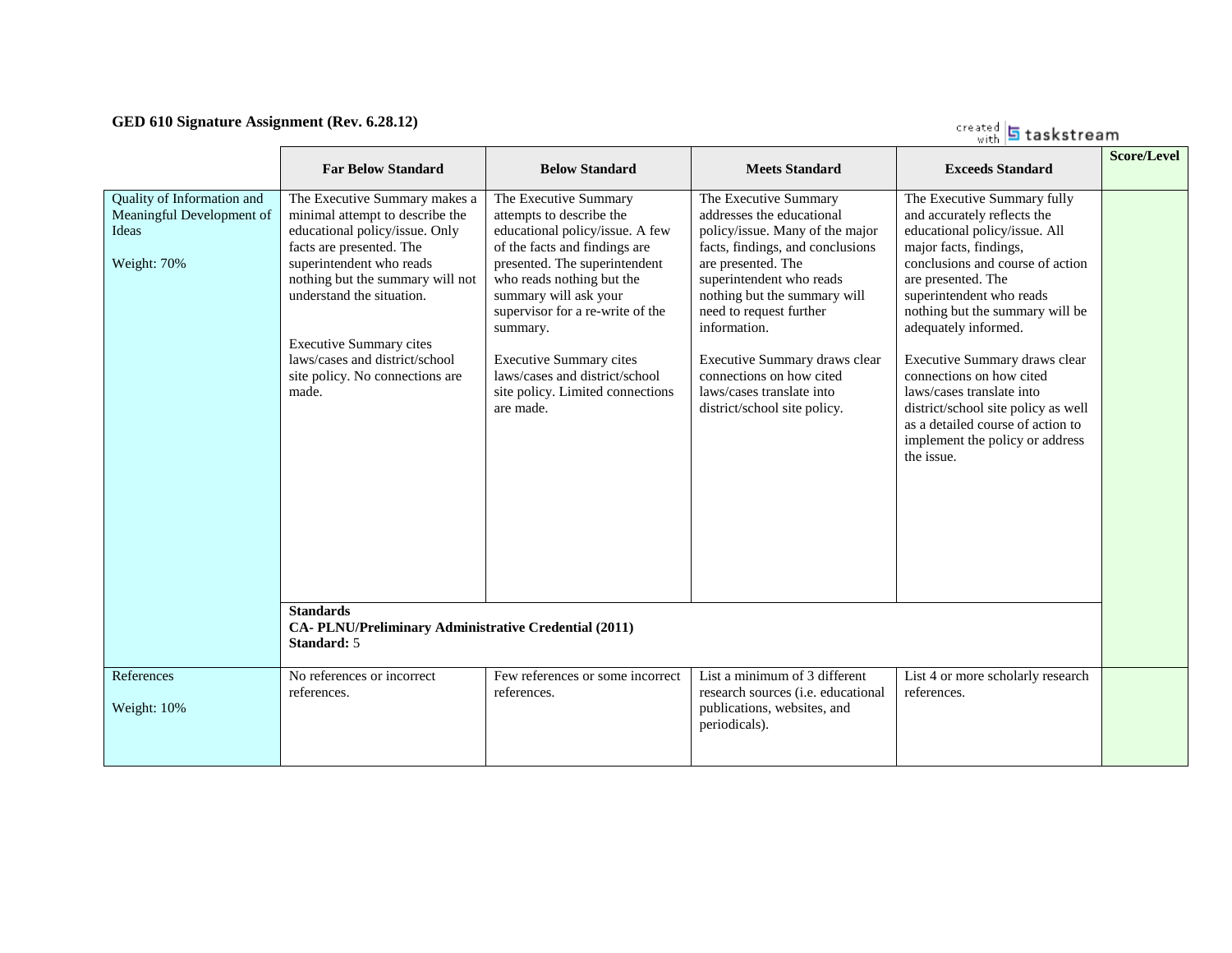|                                                                | <b>Far Below Standard</b>                                                  | <b>Below Standard</b>                                                                                   | <b>Meets Standard</b>                                                     | <b>Exceeds Standard</b>                                                                 | Score/Level |
|----------------------------------------------------------------|----------------------------------------------------------------------------|---------------------------------------------------------------------------------------------------------|---------------------------------------------------------------------------|-----------------------------------------------------------------------------------------|-------------|
| Organization                                                   | Did not use template.                                                      | Elements of template missing.                                                                           | Utilized the template.                                                    | Utilized and elaborated on the                                                          |             |
| Weight: 10%                                                    | Not clearly organized or easy to<br>follow.                                | Somewhat organized and logical,<br>but not easy to follow.                                              | Organized, somewhat logical and<br>easy to follow.                        | template.<br>Well organized, logical and easy<br>to follow.                             |             |
| Mechanics: spelling,<br>vocabulary, word usage,<br>and grammar | Multiple spelling, punctuation,<br>grammatical and/or stylistic<br>errors. | A few spelling, punctuation,<br>grammatical and/or format errors<br>that do not interfere with clarity. | Minimal spelling, punctuation,<br>grammatical and/or stylistic<br>errors. | Thorough proofreading.<br>Accurate spelling, punctuation,<br>grammar, voice and syntax. |             |
| APA format is required.<br>Weight: 10%                         | Apparent confusion with the use<br>of correct language and<br>vocabulary.  | Simplistic and/or unclear<br>language used.<br>APA format is used but many                              | Effective language with<br>academic vocabulary.                           | Rich and precise language<br>Including the appropriate<br>language of the discipline.   |             |
|                                                                | APA format is not used.                                                    | errors.                                                                                                 | Some errors in APA format<br>usage.                                       | APA format used accurately.                                                             |             |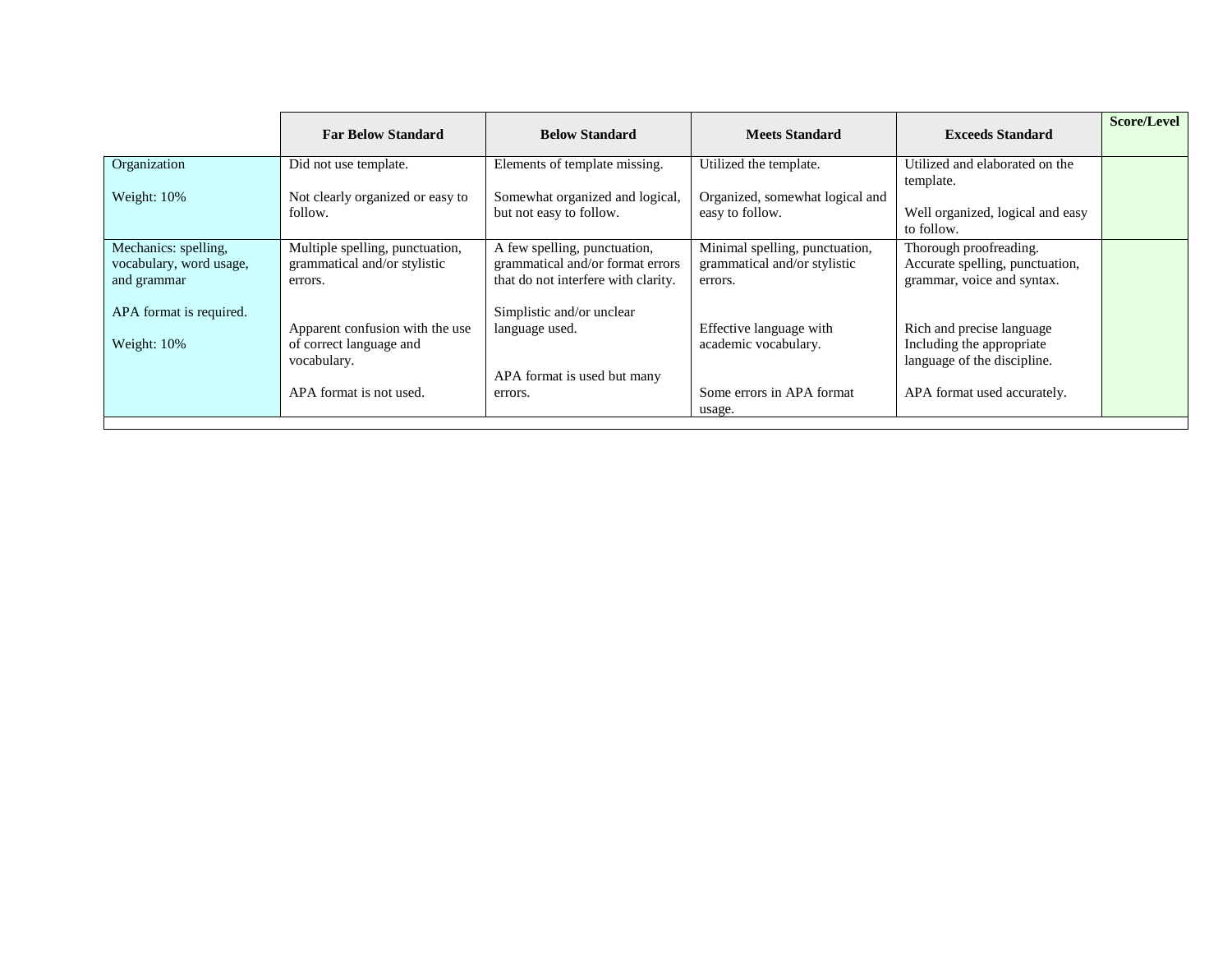

# **GED 611 Signature Assignment (Rev. 6.28.12)**

| Quality of Information and<br>Articulates a well-defined vision<br>Rudimentary understanding of a<br>Demonstrates the basics of a<br>Limited understanding of a<br>Meaningful Development of<br>vision of leadership; insufficient<br>of educational leadership<br>vision of leadership; lacks<br>vision of educational leadership;<br>knowledge of ethical and moral<br>understanding of ethical and<br>is shaping a personal model of<br>including a set of professional<br>Ideas<br>obligations; balance in one's life<br>moral obligations; does not<br>ethical and professional<br>values in alignment with ethical<br>Weight: 70%<br>comprehend the need for<br>and the identification of<br>behavior; includes practical<br>concepts of fairness, justice and<br>balance in one's life nor can<br>personal strengths and areas for<br>ways to maintain a balance<br>service; demonstrates a high |  |
|---------------------------------------------------------------------------------------------------------------------------------------------------------------------------------------------------------------------------------------------------------------------------------------------------------------------------------------------------------------------------------------------------------------------------------------------------------------------------------------------------------------------------------------------------------------------------------------------------------------------------------------------------------------------------------------------------------------------------------------------------------------------------------------------------------------------------------------------------------------------------------------------------------|--|
| between one's personal and<br>commitment to self-reflection<br>identify personal strengths or<br>improvement are minimally<br>defined.<br>professional life; able to self-<br>and continuous improvement;<br>areas for improvement.<br>reflect and identify personal<br>articulates strategies to<br>strengths and areas for<br>implementing a plan for a<br>balanced professional and<br>improvement.<br>personal life.<br><b>Standards</b><br>CA-PLNU/Preliminary Administrative Credential (2011)<br><b>Standard: 6</b>                                                                                                                                                                                                                                                                                                                                                                              |  |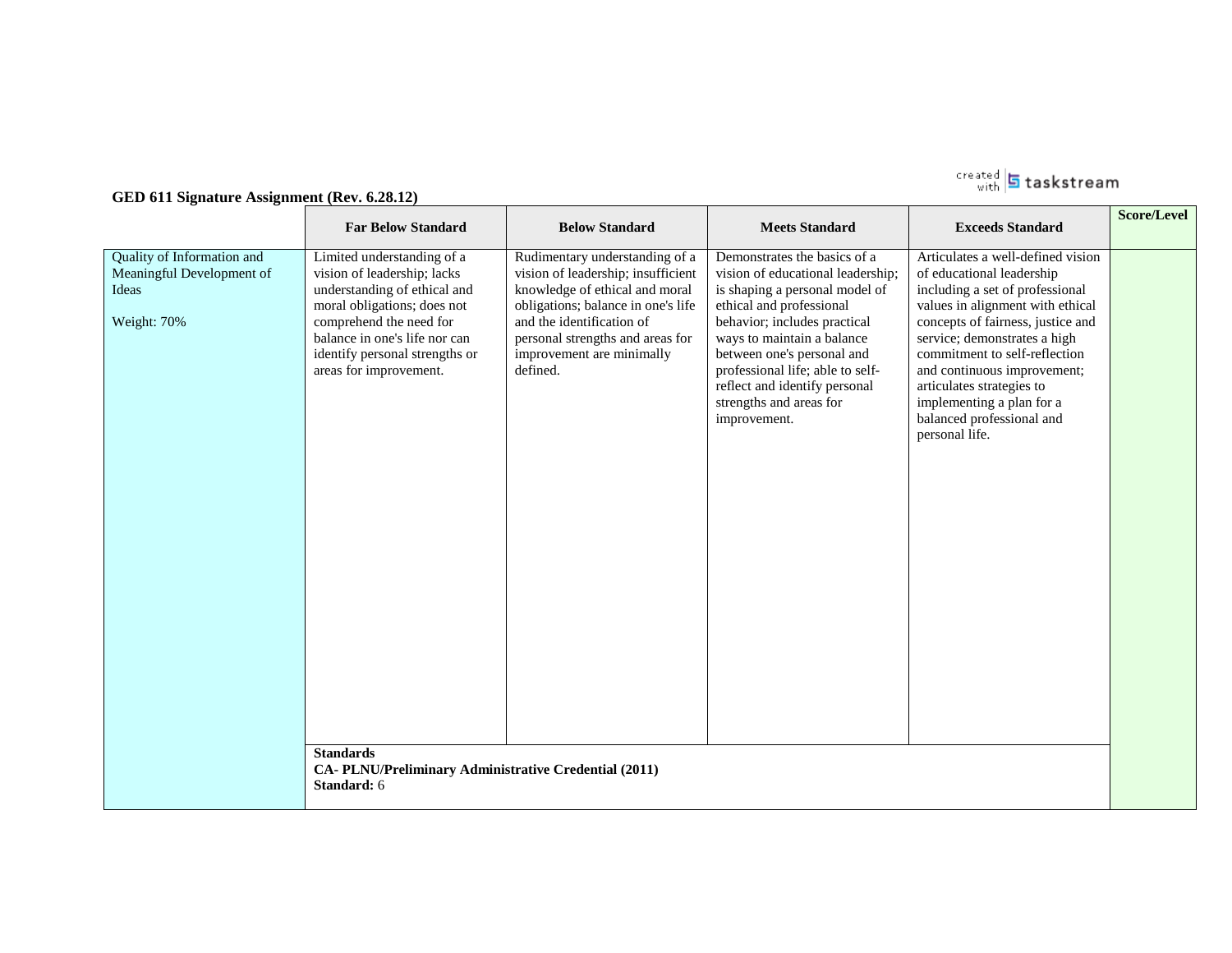|                                                                                           | <b>Far Below Standard</b>                                                  | <b>Below Standard</b>                                                                                      | <b>Meets Standard</b>                                                                                                       | <b>Exceeds Standard</b>                                                                 | Score/Level |
|-------------------------------------------------------------------------------------------|----------------------------------------------------------------------------|------------------------------------------------------------------------------------------------------------|-----------------------------------------------------------------------------------------------------------------------------|-----------------------------------------------------------------------------------------|-------------|
| References<br>Weight: 10%                                                                 | No references or incorrect<br>references.                                  | Few references or some<br>incorrect references.                                                            | List a minimum of 3 different<br>research sources ( <i>i.e.</i><br>educational publications,<br>websites, and periodicals). | List 4 or more scholarly<br>research references.                                        |             |
| Organization<br>Weight: 10%                                                               | Not clearly organized or easy to<br>follow.                                | Somewhat organized and<br>logical, but not easy to follow.                                                 | Organized, somewhat logical<br>and easy to follow.                                                                          | Well organized, logical and easy<br>to follow.                                          |             |
| Mechanics: spelling,<br>vocabulary, word usage, and<br>grammar<br>APA format is required. | Multiple spelling, punctuation,<br>grammatical and/or stylistic<br>errors. | A few spelling, punctuation,<br>grammatical and/or format<br>errors that do not interfere with<br>clarity. | Minimal spelling, punctuation,<br>grammatical and/or stylistic<br>errors.                                                   | Thorough proofreading.<br>Accurate spelling, punctuation,<br>grammar, voice and syntax. |             |
| Weight: 10%                                                                               | Apparent confusion with the use<br>of correct language and<br>vocabulary.  | Simplistic and/or unclear<br>language used.                                                                | Effective language with<br>academic vocabulary.                                                                             | Rich and precise language<br>Including the appropriate<br>language of the discipline.   |             |
|                                                                                           | APA format is not used.                                                    | APA format is used but many<br>errors.                                                                     | Some errors in APA format<br>usage.                                                                                         | APA format used accurately.                                                             |             |

| 1. Dignity & Honor:<br>The candidate honors and respects the worthiness of all<br>individuals in word and deed based on PLNU's<br>Wesleyan heritage: We are individuals created in the<br>image of God, committed to civility, respect,<br>hospitality, grace, and service. | Demonstrates<br>indicator<br>infrequently if at<br>all.  | Demonstrates indicator with<br>direct prompting from peers<br>or teacher. May have some<br>difficulty in responding<br>openly to feedback from<br>peers or teacher. | Demonstrates indicator<br>with minimal prompting.<br>Demonstrates an<br>openness to reflect on<br>feedback from peers or<br>teacher. | Consistently and spontaneously<br>demonstrates indicator with relative<br>ease. Demonstrates the ability to<br>self-correct or demonstrates<br>responsiveness to feedback from<br>peers or teacher if areas for<br>improvement are discussed |  |
|-----------------------------------------------------------------------------------------------------------------------------------------------------------------------------------------------------------------------------------------------------------------------------|----------------------------------------------------------|---------------------------------------------------------------------------------------------------------------------------------------------------------------------|--------------------------------------------------------------------------------------------------------------------------------------|----------------------------------------------------------------------------------------------------------------------------------------------------------------------------------------------------------------------------------------------|--|
| 2. Honesty & Integrity:<br>The candidate demonstrates honesty, integrity, and<br>coherence in attitudes, and actions, and is accountable<br>to the norms and expectations of the learning<br>community.                                                                     | Demonstrates<br>indicator<br>infrequently if at<br>-all. | Demonstrates indicator with<br>direct prompting from peers<br>or teacher. May have some<br>difficulty in responding<br>openly to feedback from<br>peers or teacher. | Demonstrates indicator<br>with minimal prompting.<br>Demonstrates an<br>openness to reflect on<br>feedback from peers or<br>teacher. | Consistently and spontaneously<br>demonstrates indicator with relative<br>ease. Demonstrates the ability to<br>self-correct or demonstrates<br>responsiveness to feedback from<br>peers or teacher if areas for<br>improvement are discussed |  |
| 3. Caring, Patience, and Respect:<br>The candidate demonstrates caring, patience, fairness<br>and respect for the knowledge level, diversity, and<br>abilities of others, ensuring that all students have the<br>opportunity to achieve.                                    | Demonstrates<br>indicator<br>infrequently if at<br>-all. | Demonstrates indicator with<br>direct prompting from peers<br>or teacher. May have some<br>difficulty in responding<br>openly to feedback from<br>peers or teacher. | Demonstrates indicator<br>with minimal prompting.<br>Demonstrates an<br>openness to reflect on<br>feedback from peers or<br>teacher. | Consistently and spontaneously<br>demonstrates indicator with relative<br>ease. Demonstrates the ability to<br>self-correct or demonstrates<br>responsiveness to feedback from<br>peers or teacher if areas for<br>improvement are discussed |  |